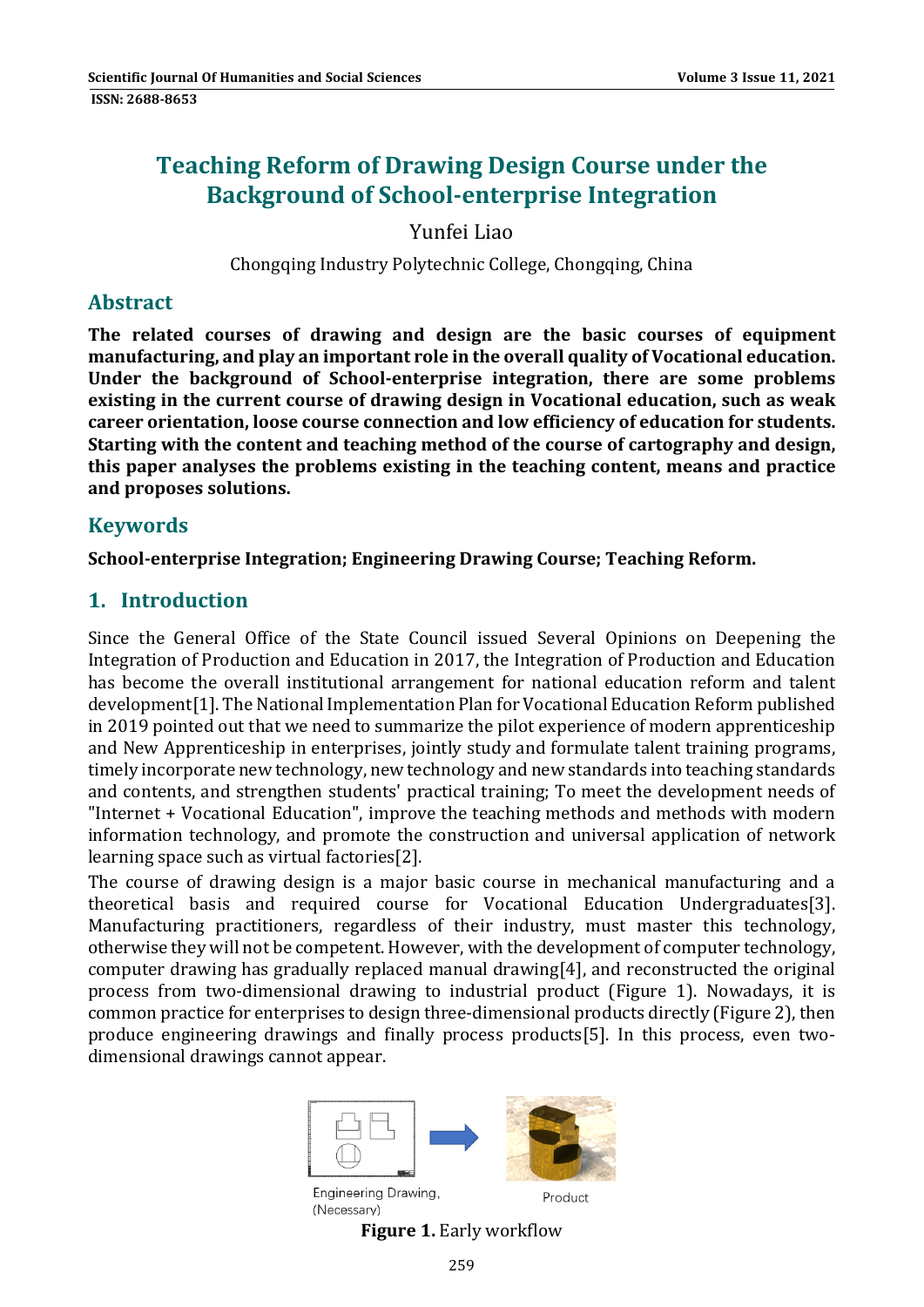

**Figure 2.** Modern workflow 

# **2. Overview of Current Teaching Contents and Methods**

At present, among the manufacturing majors in Vocational schools, the course of drawing design is generally divided into two categories. One is mechanical drawing design which focuses on drawing two-dimensional engineering drawings, the other is three-dimensional design. 

## **2.1. Main Teaching Objectives and Contents of Drawing and Design Course**

The course focusing on two-dimensional drawings is mainly Engineering Drawing. The teaching objective of this course is to firmly grasp projection theory and projection method, cultivate and improve spatial thinking ability and spatial imagination ability through the study of this course. To gain a deep understanding of the laws of transformation from threedimensional to two-dimensional graphics and the correct method of imagining threedimensional shape from two-dimensional graphics so as to master certain drawing and reading abilities; Grasp the correct drawing and reading methods and procedures, and be able to correctly consult the relevant national standards, and constantly improve the skills of drawing by various means, so as to make the drawing correct and standard.

Specific content generally includes basic knowledge of drawing, descriptive geometry and engineering drawing. Students are required to master the basic rules of Engineering drawing, drawing tools and their use, geometric drawing methods and marking methods in an all-round way. Three-view projection law and drawing method of space geometric objects (point, line, surface and body); Basic representation of typical parts, representation of common standard parts, specification and drawing of assembly drawing, etc.

### **2.2. Main Teaching Objectives and Contents of Basic Course of Three‐ dimensional Design**

The main course focusing on three-dimensional product design is Basic of Computer Threedimensional Modeling. The teaching objective of this course is to enable students to master the modeling method of CAD three-dimensional modeling of CNC products. Have comprehensive use of CAD three-dimensional modeling function and performance capabilities; Develop students' comprehensive expression ability of three-dimensional components and production model of CNC products; And grasp and flexibly use the motion simulation function of CAD to carry out various forms of mechanical products.

Specific contents generally include: understanding the sketching function and practical skills of CAD styling design; Master the design of CAD three-dimensional modeling of stretching and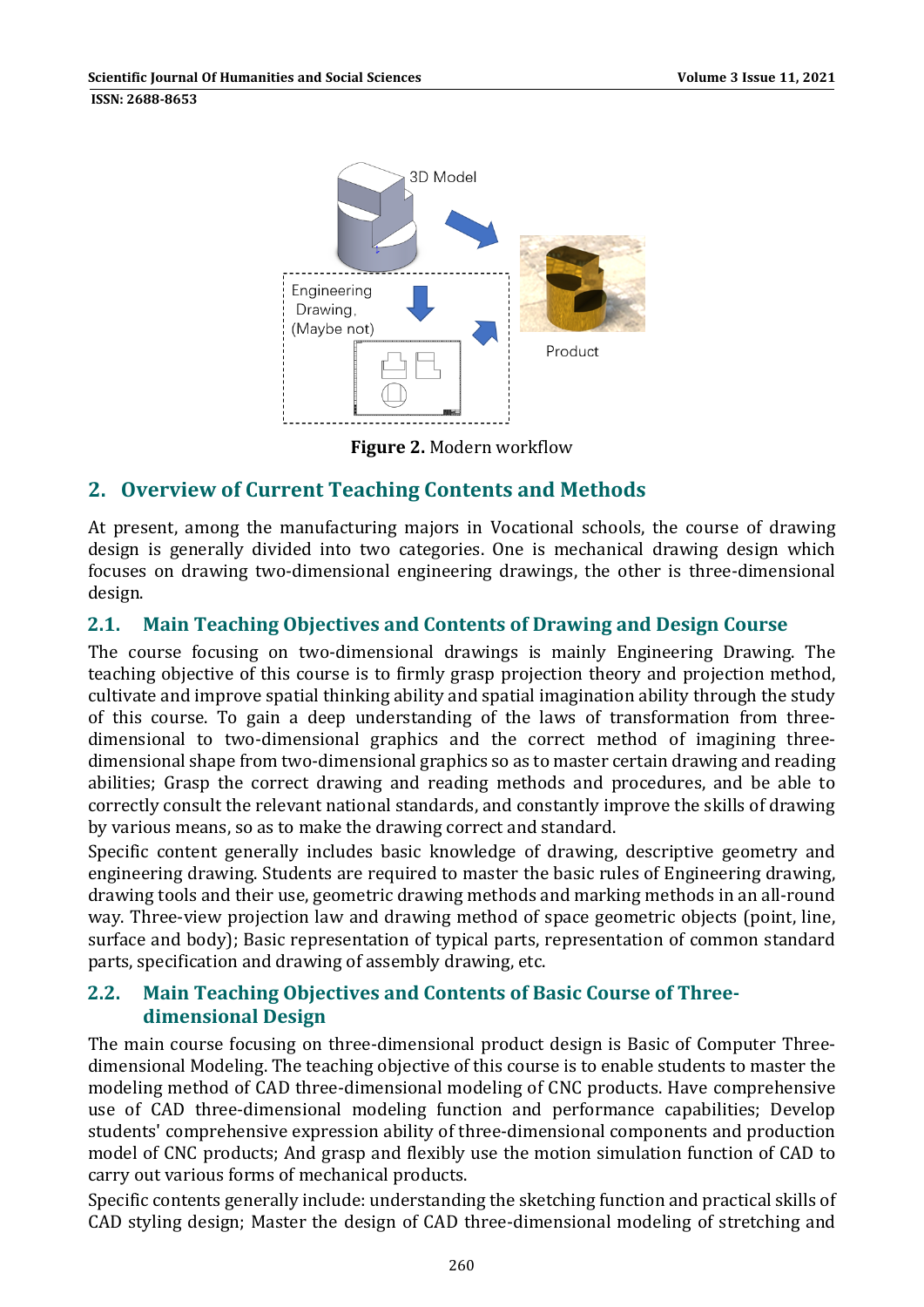rotating parts; (Extension, rotation, scanning, mixing, screw scanning, variable profile scanning and other modeling functions); CAD three-dimensional modeling design of milling parts such as box, shell, rib, etc. (holes, shell pulling, ribs, die pulling, array, etc.); surface modeling function; component function; motion simulation function modeling and rendering, etc.

## **2.3. Analysis of Learning Situation of Drawing and Design Course**

Vocational education aims at enterprises to cultivate professional skilled talents[6], which determines that students in vocational colleges have strong practical ability and visual thinking ability, while their abstract understanding ability and logical thinking ability are relatively weak (Figure 3). Because of this situation, students often feel abstract, boring and difficult to understand when they are learning engineering drawing course, they do not have a deep understanding of knowledge and skill points, and they have low participation in learning On the contrary, three-dimensional modeling course is based on existing software such as Solidworks, Cero, NX UG, etc., which enables students to intuitively and sensibly acquire the knowledge and skills contained in the course with high learning enthusiasm and efficiency.



**Figure 3.** Characteristics of vocational students

# **3. Existing Problems**

1. Teaching methods have not kept pace with the times. In the teaching process of Engineering drawing, although the traditional hand-drawing has been replaced by CAD drawing software and the traditional teaching aids, models and flipcharts have been replaced by threedimensional models, their connotations are not different. When students encounter problems that are difficult to understand, they can also not imagine their specific characteristics. This is determined by the characteristics of students in Vocational education. Our teaching methods should keep pace with the times and carry out targeted teaching reform.

2. Teaching content is out of line with enterprise production practice. In the process of product design, existing enterprises always complete the construction of three-dimensional model first, and then derive the two-dimensional map after many steps such as interference check, motion simulation and performance adjustment. Based on the two-dimensional drawings, the engineering drawings are modified to meet the requirements of specifications and meet the requirements of material procurement, process preparation and on-site production. That is, engineering drawings used in modern manufacturing are not directly drawn in two dimensions, but are based on sound three-dimensional drawings. The current teaching method, which separates the drawing of two-dimensional engineering drawings from the modeling of threedimensional products, can no longer meet the needs of modern manufacturing industry.

3. There are differences between teaching practice and teaching objectives. Due to the shortcomings of the above-mentioned teaching methods and contents, it is difficult to achieve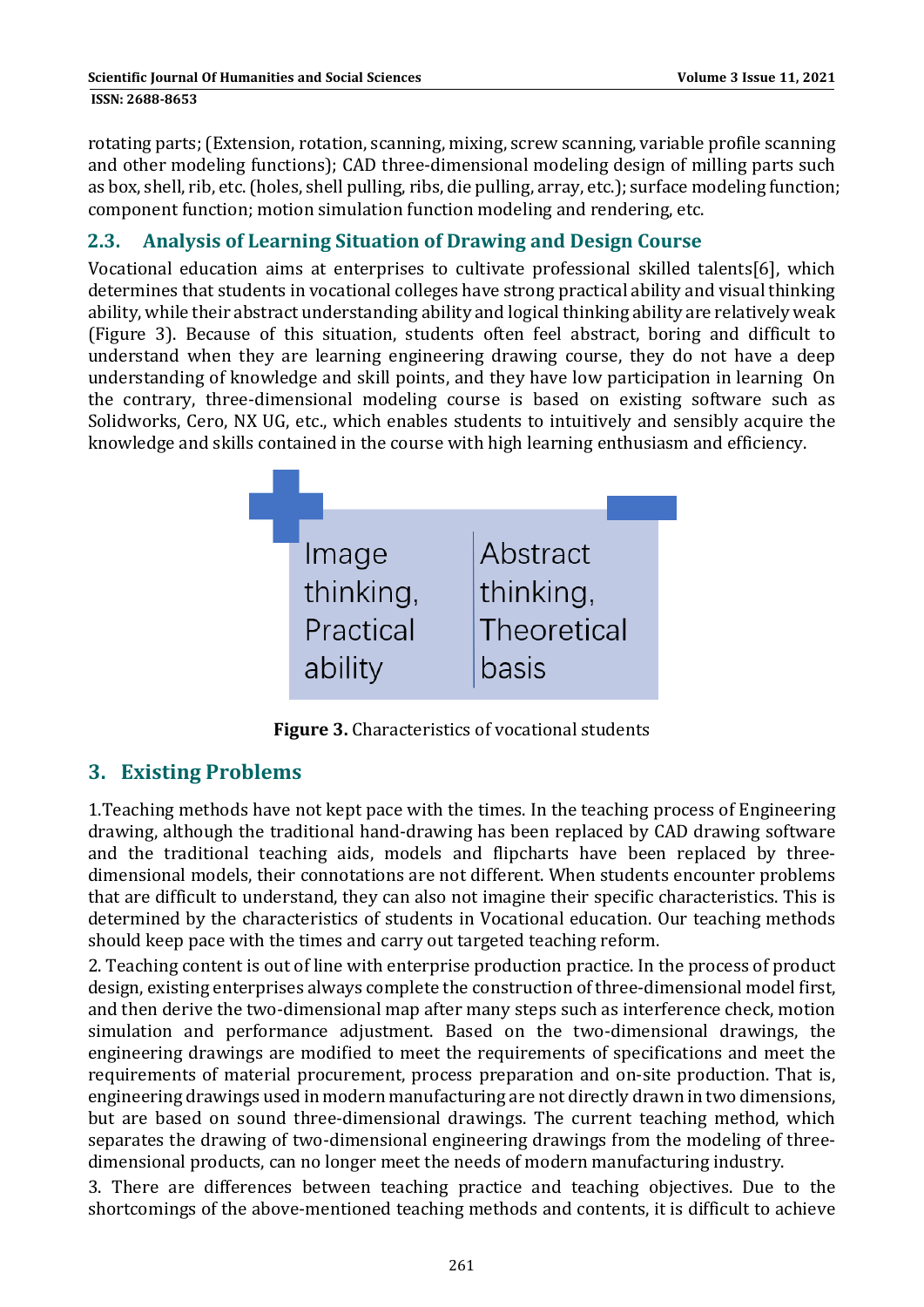the set teaching objectives in teaching practice. The systematic teaching of two-dimensional drawings and three-dimensional modeling makes it difficult for students to understand the concrete products behind the two-dimensional drawings. At the same time, it makes it difficult for students to take into account the requirements of standardization behind product design when modeling three-dimensional models. To close the difference between teaching practice and teaching objective has become an important problem to be solved urgently in current courses. 

# **4. Solutions**

To break through the current dilemma of drawing and design courses, we need to start from two aspects of teaching content and teaching methods. In order to reform the teaching content, we should first carry out the reform of the textbooks.

### **4.1. Integrating Courses and Compiling New Textbooks**

The textbooks for vocational education should firstly aim at the needs of enterprises for talents, design teaching contents and compile new textbooks. To decompose and analyze the design process of enterprises, keep up with the front line of production technology and introduce production design cases, to embody the core skills of industrial product design, and then organically integrate the existing two courses of engineering drawing and three-dimensional modeling. Borrowing resources from the original two courses and re-integrating elements such as product conception, drawing skills and standardized expression to form a new course. Through the combination of visualized three-dimensional and abstracted two-dimensional, to adapt to the characteristics of Vocational teaching, such as strong practical ability and visual thinking ability, while relatively weak abstract understanding ability and logical thinking ability, the adaptability of enterprise talent demand is reflected from the high level of course setting.

#### **4.2. Adapt to the New Course and Reconstruct the New Teaching Method**

In order to make the integrated courses conform to the learning conditions of students in Vocational education, to teach students according to their aptitudes, to stimulate students' learning enthusiasm, and to accomplish talent cultivation with pertinence. The new teaching method no longer regards engineering drawing and three-dimensional modeling as independent course systems, but as an organic whole, through setting different projects, students can repeatedly learn different contents between two-dimensional drawing and threedimensional modeling, to achieve learning, understanding, mastering, in-depth learning, indepth understanding and grasping, learning new knowledge and skills. Understand the spiral cycle of acquiring new knowledge and skills. Give full play to the characteristics of vocational students with strong image thinking and practical ability, which can not only promote strengths while avoiding weaknesses, but also conform to the process of enterprise design and production. 

## **5. Summary**

The course of drawing and design is the core basic course of equipment manufacturing major. Reconstructing it is of great significance in exploring the way of teaching reform of Vocational education. In the current vocational education, the knowledge and ability of design and mapping are divided into two courses: two-dimensional drawing and three-dimensional model drawing, which can not adapt to the learning conditions of Vocational students, nor match the work flow of manufacturing industry at this stage. Obviously, necessary reform is required. The integration of these two courses can seamlessly link up with the production design process of modern manufacturing industry, give full play to the characteristics of vocational students with strong image thinking and practical ability, so as to teach students according to their aptitudes